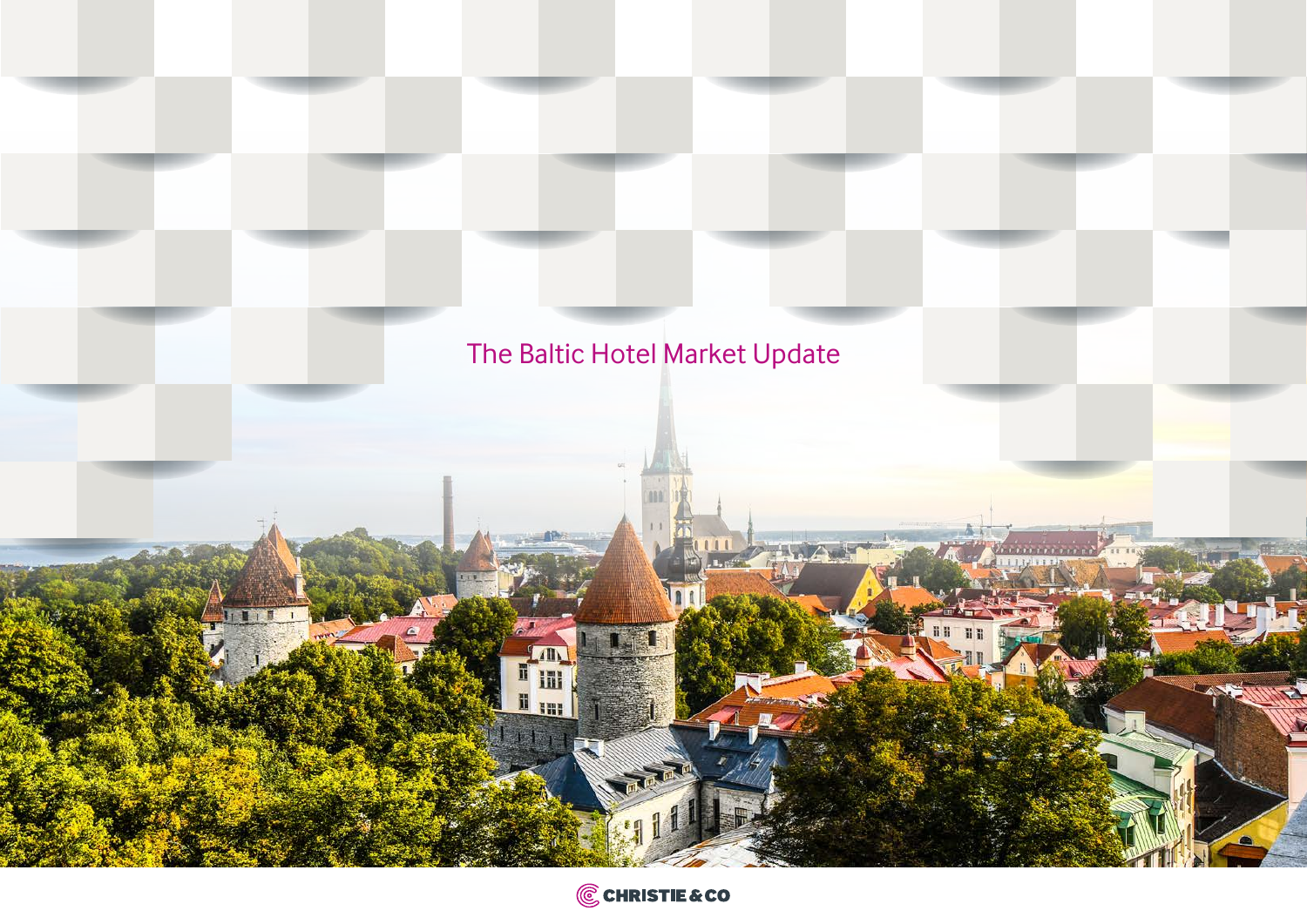

The ongoing Covid-19 pandemic has placed the hotel industry into an unprecedented situation. The pandemic that started in Wuhan, China, at the end of 2019 and spread globally, has significantly limited all forms of travel, reinforced by government-imposed restrictions on mobility and border closures.

As has been widely recognized, the effects of these developments have been steep and immediate for hotels globally, with no exception in the Baltic markets. While hotels in the Baltics had not been obligated to close by the respective governments, many hotels closed business temporarily due

to a radical collapse in demand that started in mid-March and escalated further in April. With most of the hotel rooms in the capitals of the Baltic States (Tallinn, Riga and Vilnius) being closed in April, the recorded occupancy levels dropped below 5% mark in all three markets. The effects of such a steep demand drop on hotel performance have been unparalleled; RevPAR declined by almost 2/3 in March compared to the previous year before almost fully collapsing in April.

Since the steep drop in March and April, the arrival of the holiday season combined with pandemic related safety measures being relaxed, the hotel markets across all three capitals have demonstrated some signs of recovery. While the recorded RevPAR levels are still nowhere near the previous year's levels, the RevPAR direction, encouragingly, is upward trending.

## **Fig. 1 – RevPAR 2019 – YTD 2020**

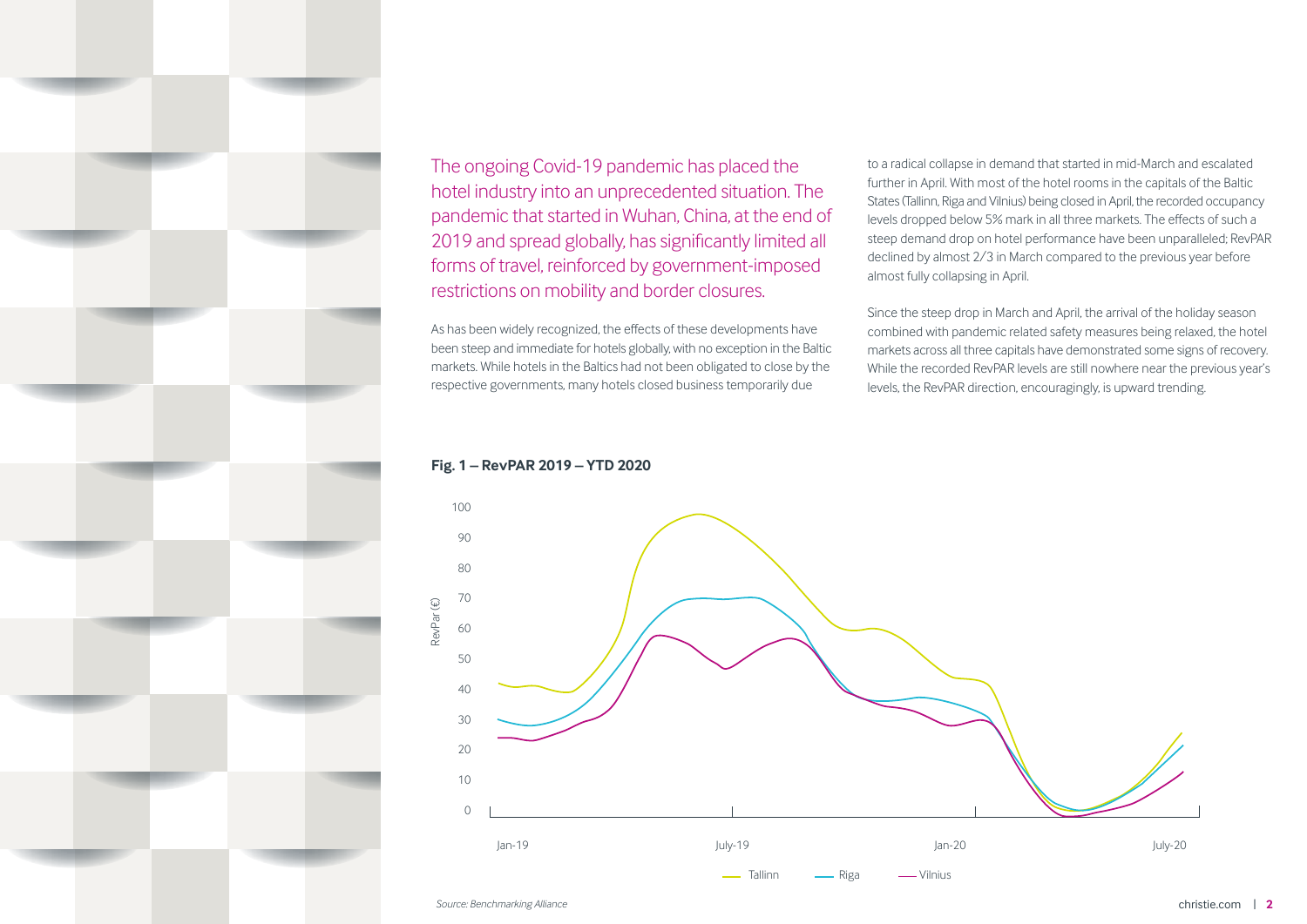Despite the positive performance signs recorded in the recent months, July's 2020 RevPAR level in all three markets was still just 1/3 of that in the previous year. Note that this is still a significant improvement from the near single-digit RevPAR performance levels recorded in the April-June period.

The drop in RevPAR was a result of both a decrease in ADR and occupancy. While the latter dropped by more than half compared to the same month in the previous year, ADR decrease was milder with approximately 30% decrease across all three markets.





## **Fig. 2 – Hotel KPI's July 2019 vs. 2020**

*Source: Benchmarking Alliance* christie.com | **3**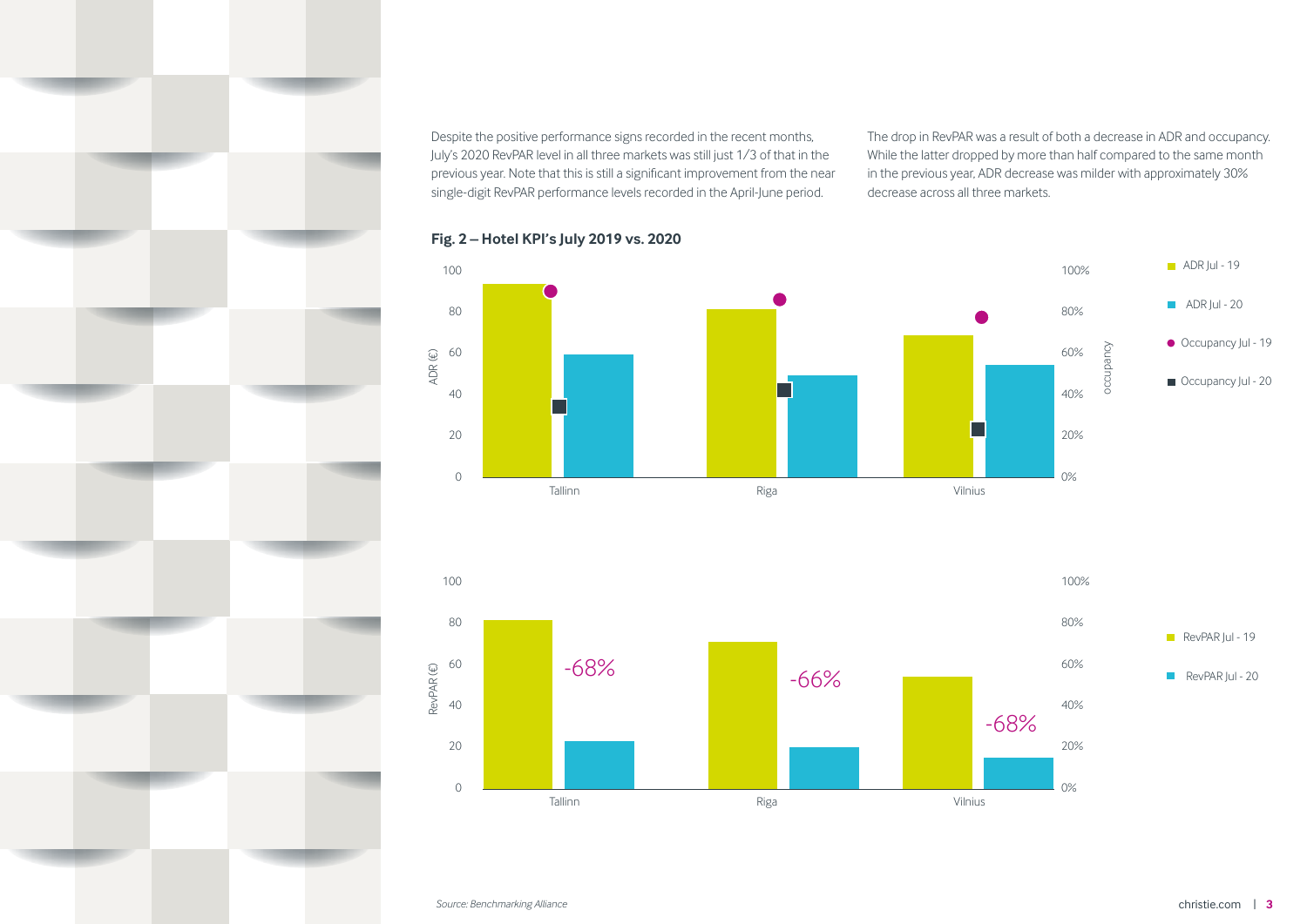

While the recorded hotel markets' KPIs are highly alarming and utterly unsustainable for hotel chains, even on a short-term basis, positive signals are conveying that the worst could be behind us, and that recovery for hotels is ahead as most of the economies have re-opened. Furthermore, as the Baltic States are among the least affected countries in Europe, there are few restrictions left in place. The most notable restrictions affect travelling to and from countries with a relatively high amount of new Covid-19 cases and mass gatherings and include other more minor safety measures.

With the positive signals for an increase in overnight accommodation demand, the temporarily closed hotels had been gradually re-opening

## **Fig. 3 – Hotel Demand by Source Region (2019)**



for business. We estimate that in July, around 90% of the hotel room stock in the capitals of the Baltic States were open.

As economies and borders continue opening, we anticipate the Baltic hotel markets to be better positioned for recovery compared to other markets in Europe. The key to this view lies in the demand structure of the Baltic markets. While domestic demand share is relatively low, the Baltic states profit from low reliance on long-haul demand, which is expected to take the longest to recover. As Figure 3 illustrates, European overnight demand accounts for close to 90%, with long-haul demand accounting only for approximately 10% of total overnight demand in all three capital markets.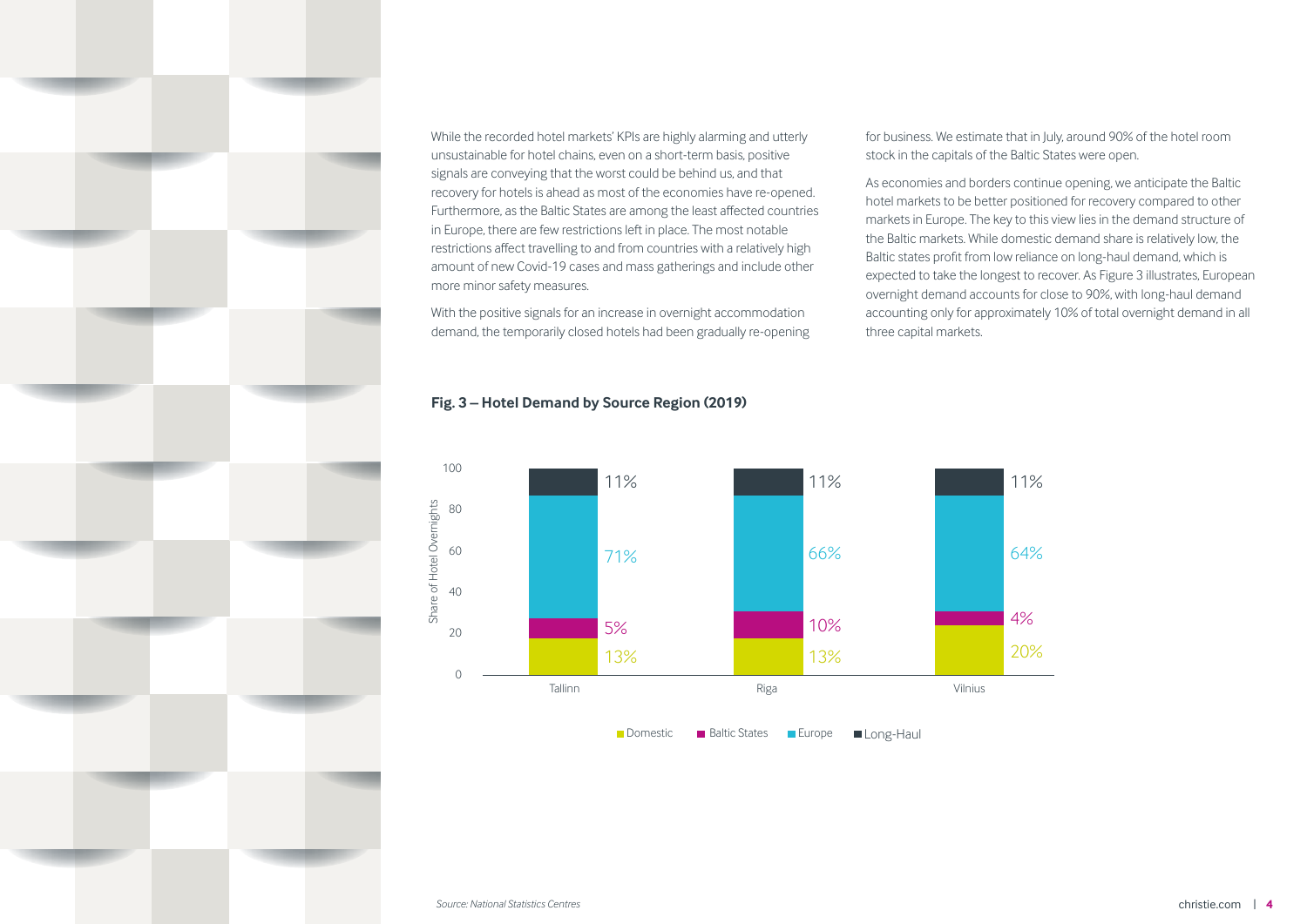

As travel restrictions within Europe are eased, having a relatively low reliance on long-haul demand puts the Baltic States in a favourable position for a faster recovery to sustainable performance levels. Furthermore, short-distance travel is perceived to be safer than long-distance travel, as it can conveniently be conducted by a private transportation, without being exposed to the public. Short-distance travel can also be more flexible than long-distance travel, which is an essential factor, given how fluidly the pandemic scene is changing.

The pandemic and ensuing government measures have had, and probably will continue to have, a significant negative economic impact. While the largest setbacks to company earnings and bankruptcies might be behind us, there is still a growing number of layoffs across industries, evident from the surge of unemployment benefit applications throughout the region. Whether a longer-lasting recession is ahead or not, many families and individuals have already seen their disposable income diminished. In economically uncertain times travel spending tends to be one of the first areas to cut back on, this is likely to drive many consumers to choose more budget-friendly closer-distance travel destinations.

### **Fig. 4 – Demand Structure Comparison (2018)**

Potential challenges with air travel, including flight availability, price increases, and safety concerns are likely to support the faster recovery of relatively short-distance travel. Since the crisis began, many airlines have grounded a significant part of their fleets and are currently operating only on limited vital routes. Therefore, air travel supply has diminished just as much as demand, if not more, which appears to have led to recent price increases. Airbus airline-data subsidiary Skytra reports that airfares have risen in all major regions as travel restrictions eased and people are conducting essential travel on limited flights. This was especially true for long-haul flights, as flight tickets between Asia-Pacific and Europe, as well as Asia-Pacific and North America, saw a price hike of around 33% on average - which could represent a new norm in price levels according to Skytra.

With these key drivers in mind, it is reasonable to expect hotel markets with relatively low dependency on long-haul demand to recover faster from the current crisis, than markets that rely more heavily on longdistance inbound travel. As Figure 4 below illustrates, the demand structure of the Baltic states' capital markets may be better positioned for recovery compared to many other European capital markets.

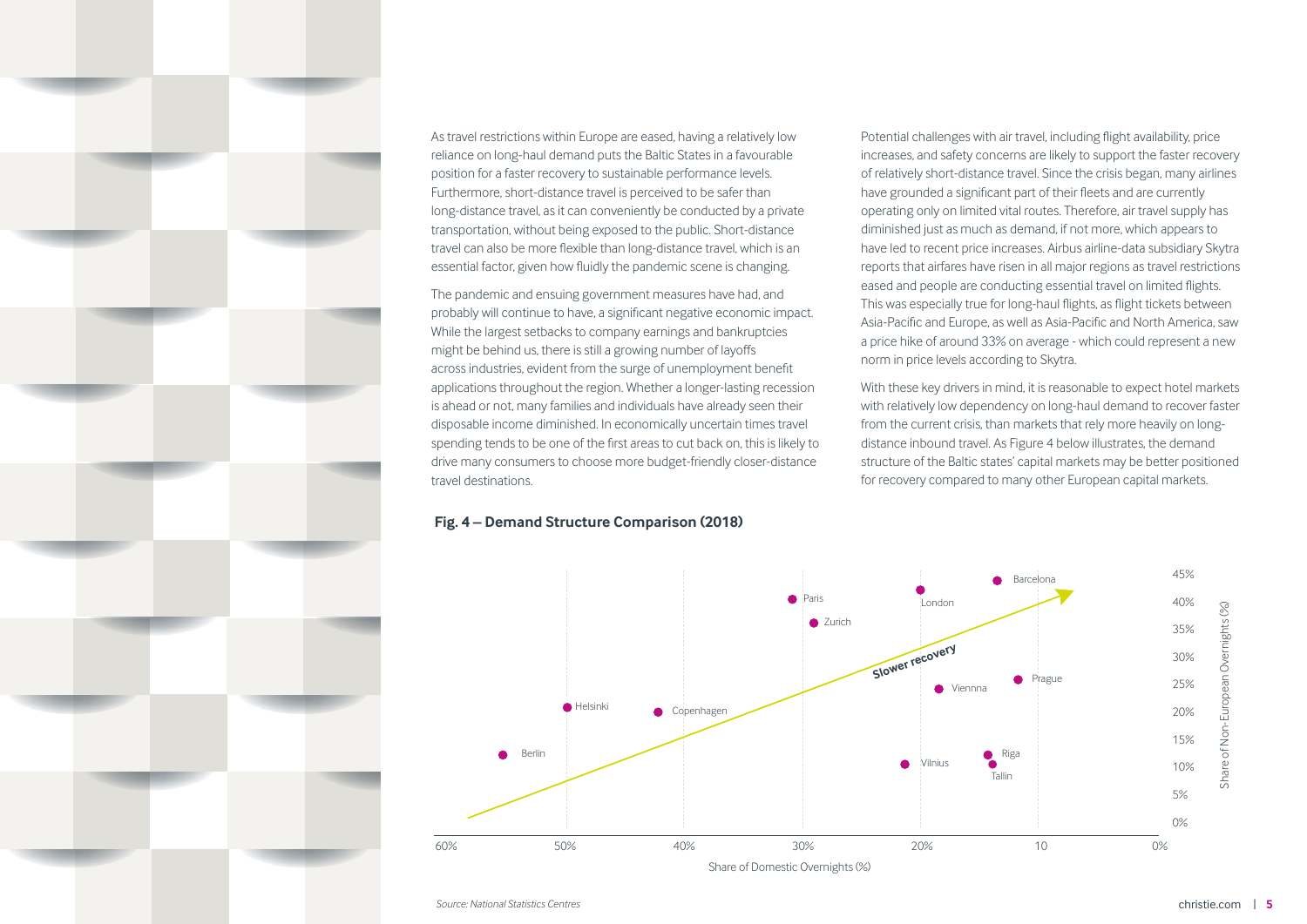



Naturally, hotel demand, whether domestic or international, is positively correlated with the state and growth of the overall economy. In this regard, the economies of the Baltic States appear to have favourable conditions for economic recovery and the resulting hotel demand compared to other economies within Europe. Three factors to consider are:

First, the Baltic States benefit from low constraints to mobility. The three countries were among the first to allow travel by creating their Baltic states travel bubble, as early as May 15, 2020, without needing to selfquarantine. Since then, the three countries have collectively allowed inbound travel without self-quarantining from countries with a relatively low number of new cases. With the critical airlines for the region, including airBaltic and Finnair, being saved through refinancing and government financial aid packages, air connectivity to the area is also secured in the medium-term, supporting economic activity and facilitating recovery.

**Fig. 5 – GDP growth** 



Second, the Baltic economies are relatively stable and balanced on a macro level, providing a solid base for recovery. The countries have among the lowest public debt/GDP ratios in Europe. Estonia at 8%, has the lowest proportion among EU countries, while Lithuania and Latvia at around 35% are among the top 8 in the EU, which has the average ratio at c. 80%. Moreover, the Baltic State countries' economies are less dependent on tourism than many southern European countries are. While for Estonia tourism contributes still a notable c. 15% to the GDP, the ratio is significantly lower in Latvia (c. 8%) and Lithuania (c. 5%). Therefore, on average, the three Baltic States tourism industries' contribution is still below that of the EU average (c. 10%). Besides, approximately 1/3 of Estonia's visitors stem from Finland, and travel between the two countries is still relatively active. Furthermore, 2020 first and second-quarter GDP growth demonstrates that the Baltic State countries' GDPs have decreased by notably less than the average GDP of the EU, signalling a relatively lower negative impact on the Baltic States from the pandemic.

Third, we anticipate that the Baltics States will benefit from less negative consumer sentiment compared to other regions. Negative news has a substantial impact on consumer confidence and usually shorten the planning horizon for spending. The overall Covid-19 infection rate, hospitalisations and deaths are among the lowest in Europe, which instils trust in consumers and allows for more rapid resumption of ordinary life and consumption. More open economies and less wary consumers are, thus, also anticipated to support faster economic recovery.

In summary, while the situation for the past several months has been dire for hotels, the opening of economies and borders in the Baltic States seems to have initiated recovery. With the relatively low dependency on long-haul arrivals, the Baltic states hotel markets should recover faster to sustainable performance levels compared to many other European markets. The Baltic State countries' economies are also well positioned to deal with the aftermath of the pandemic, supported by unrestricted mobility, relatively healthy macro-economic conditions, and a sound basis for resumed consumption, which in turn drives hotel demand. Nevertheless, it remains to be seen exactly how long it will take before hotel demand and performance in the Baltic states are back to pre-pandemic levels.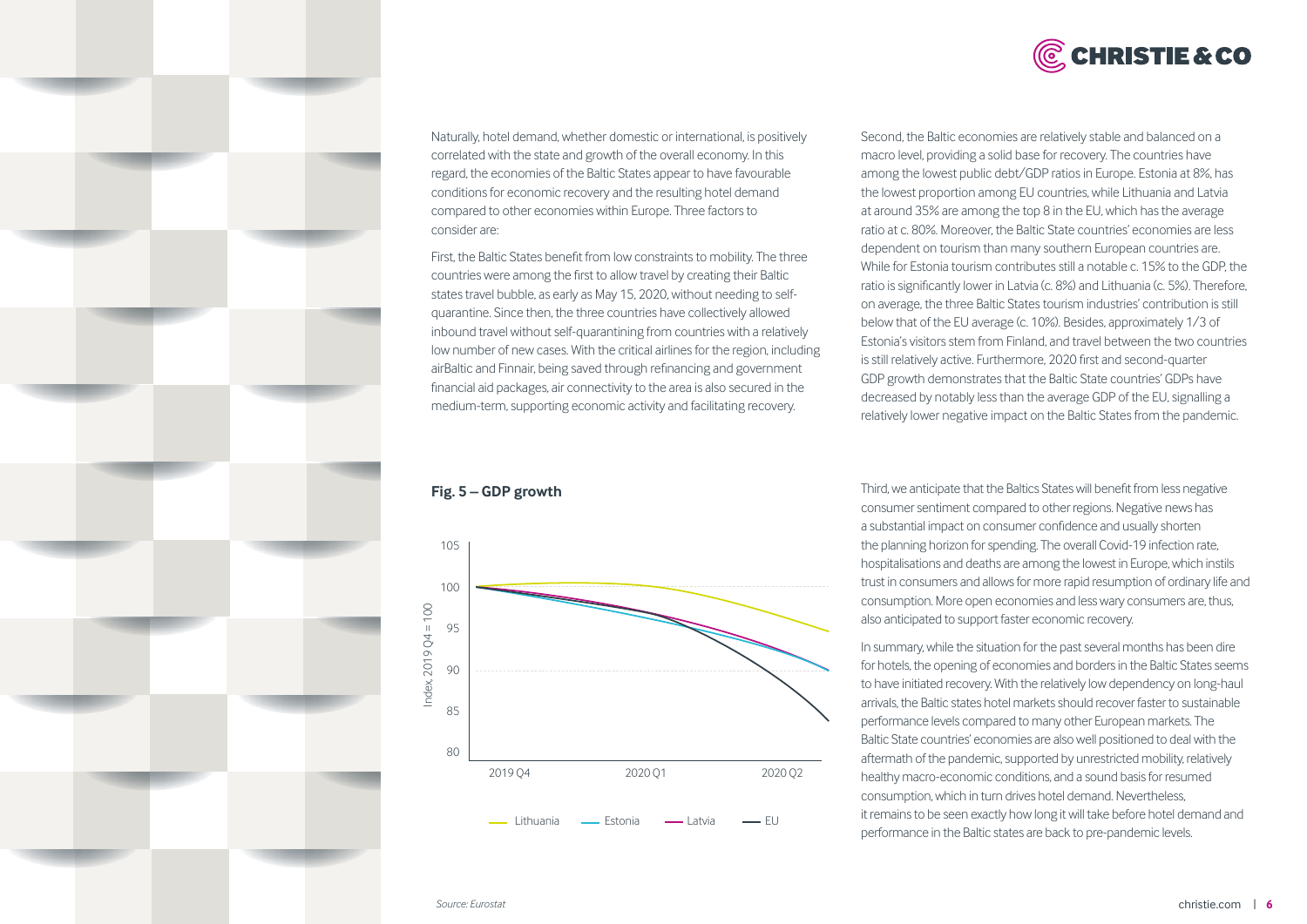|                   | <b>Public Debt to</b><br>GDP, 2019 | <b>Covid-19 Related</b><br>Death per 1M<br>population, Aug,<br>2020 |
|-------------------|------------------------------------|---------------------------------------------------------------------|
| Croatia           | 73%                                | 46                                                                  |
| <b>Cyprus</b>     | 96%                                | 17                                                                  |
| <b>Greece</b>     | 177%                               | 26                                                                  |
| <b>Portugal</b>   | 118%                               | 179                                                                 |
| <b>Estonia</b>    | 8%                                 | 48                                                                  |
| <b>Spain</b>      | 96%                                | 622                                                                 |
| <b>Italy</b>      | 135%                               | 587                                                                 |
| UK                | 85%                                | 611                                                                 |
| <b>EU Average</b> | 79%                                | 354                                                                 |
| <b>France</b>     | 98%                                | 469                                                                 |
| <b>Finland</b>    | 59%                                | 61                                                                  |
| Germany           | 60%                                | 112                                                                 |
| Latvia            | 37%                                | 18                                                                  |
| Lithuania         | 36%                                | 32                                                                  |